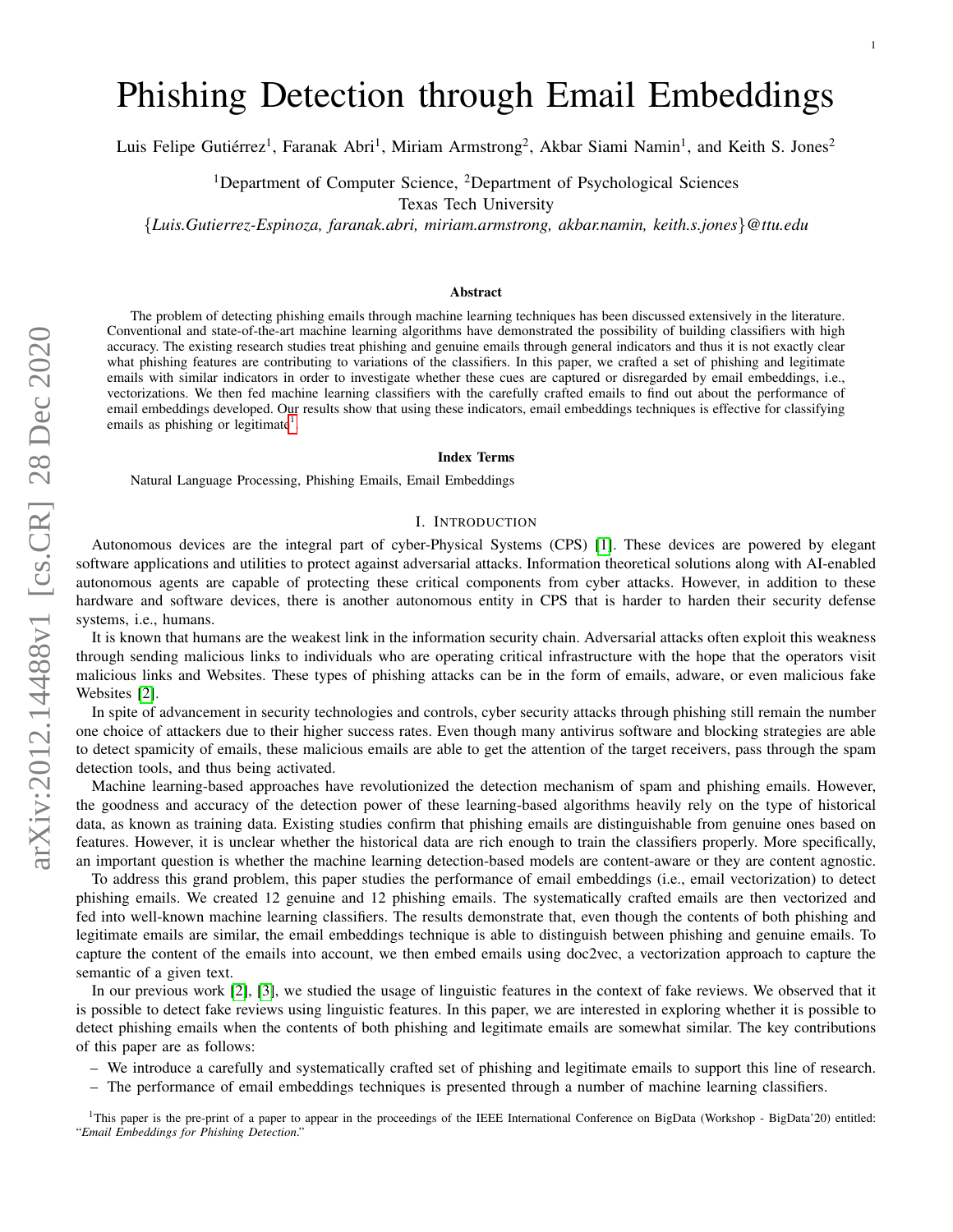– The results show that even in the presence of similar contents, the email embeddings are able to distinguish legitimate emails from the phishing ones.

This paper is organized as follows: Section [II](#page-1-0) reviews the related work in this line of research. In Section [III,](#page-1-1) a brief technical background of the machine learning models and embeddings is presented. Section [IV](#page-3-0) presents the experimental setup and procedure. The results of the study are presented in Section [V.](#page-4-0) Section [VI](#page-6-0) concludes the paper and highlights future research directions.

# II. RELATED WORK

<span id="page-1-0"></span>Machine learning techniques are broadly used for spam detection. The most important step for developing such a detection framework is extracting features that are fed into classifiers. A very common method used for this step is Bag of Words (BOW), which utilizes the occurrence frequency of the words or group of words. Although this method is computationally fast and easy to implement, it has several limitations such as ignoring semantics, word order, and a huge number of features that imposes the curse of dimensionality on machine learning classifiers [\[4\]](#page-8-3).

Term frequency-inverse document frequency (tf-idf) is another method for feature extraction that is commonly used in search engines and is useful for spam detection. It considers the frequency of only the key words by checking the occurrence frequency of a word in a text or document and comparing it to its occurrence in the whole document or corpus. Therefore, words that are repeated in small sections have higher scores compared to commonly used words in the whole content.

BOW or tf-idf are less efficient methods for detecting spams, such as phishing emails, which have more specific content properties such as a URL link to a malicious source. Given that sometimes it is desirable to pick out phishing emails especially from spam emails, more robust features are needed. Doc2Vec [\[5\]](#page-8-4) is a document embedding technique in which similar documents have similar encodings semantically. It is an unsupervised neural network, which predicts the words in a document.

Duzi et al. [\[6\]](#page-8-5) proposed an ensemble method that detects spam emails by combining the classifying results obtained from two feature sets. These feature sets extracted using Doc2Vec and tf-idf methods. They compared different classifiers with these feature sets on two datasets: 33, 702 emails from the Enron dataset [\[7\]](#page-8-6) and 2, 314 emails from the Ling spam corpus. Using support vector machines, they achieved 98.27% for accuracy and 98.97% for f-score on the Ling spam dataset and 96.16% for accuracy and 96.07% for f-score on the Enron dataset, respectively.

Akinyelu and Adewumi [\[8\]](#page-8-7) evaluated a random forest (RF) model for classifying phishing emails from legitimate ones. Using two datasets [\[9\]](#page-8-8) for legitimate emails and [\[10\]](#page-8-9) for phishing emails, a new dataset with a total of 2, 000 emails was made. They extracted 15 features such as "URLs Containing IP Address" and "Presence of Javascript" from samples. Using 10 fold cross validation by a RF classifier, the best accuracy achieved with 99.7% along with 99.47%, 97.5%, 98.45% for precision, recall and f-score, respectively. They also examined their model on datasets with different sizes and showed that the performance of the classifier increases using more email samples.

Unnithan et al. [\[11\]](#page-8-10) examined several classifiers for phishing email detection. They used the dataset shared by the "IWSPA-AP 2018" workshop, including train and test subsets for emails with headers and emails without headers separately. The subset of no-header emails contains 4, 300 samples for the test data and 5, 700 emails as train data, including 5, 088 legitimate and 612 phishing emails. Two sets of features were generated using the Term frequency-inverse document frequency (tf-idf) and Doc2Vec techniques. They trained seven different models including: Decision Tree (DT), Naive Bayes (NB), Ada-boost, Logistic Regression (LR), K-nearest neighbour (KNN), Support vector machine (SVM), and Random Forest (RF). They applied the models to both subsets of the data (emails with and without headers) using both feature sets. Using the SVM classifier with Doc2Vec feature set on both datasets, they achieved the best results including: 3,825 true positives (TP), 0 true negative (TN), 475 false positive (FP), and 0 false negative (FN) on emails without header.

## III. MODELS AND ALGORITHMS

# <span id="page-1-1"></span>*A. Feature Extraction*

*1) Doc2Vec:* Doc2Vec is a technique to generate document embeddings through a neural network-based approach [\[5\]](#page-8-4), similar to what Word2Vec [\[12\]](#page-8-11) achieves with words. Figure [1](#page-2-0) shows the Doc2Vec model adapted from [\[5\]](#page-8-4). As it is observable, the inclusion of a *paragraph id* in the training phase is a difference with respect to the original Word2Vec model. Note that although in [\[5\]](#page-8-4) the term used is *paragraph id*, normally, this method is used to embed full documents. Given that all words in a specific document are trained using the id assigned to the document, the resulting vector (i.e., embedding) for the document encodes meaning according to the words it contains. Furthermore, as both word and document embeddings are generated during the same training procedure, both words and documents are embedded in the same semantic vector space.

Hence, the resulting vector space has the capability to encode semantic similarities, i.e., vectors that are close together tend to share semantic properties, as Doc2Vec works under the Distributional Hypothesis of linguistics [\[12\]](#page-8-11) (i.e., words that are used in similar contexts tend to hold similar meaning).

Doc2Vec generates dense feature vectors, in contrast to the sparse representations produced by frequency-based techniques (e.g., BOW). Because of this, there exists a trade-off between sparsity of the features and interpretability, as the features extracted by Doc2Vec are considered opaque, since there is no direct interpretation for the values in each dimension.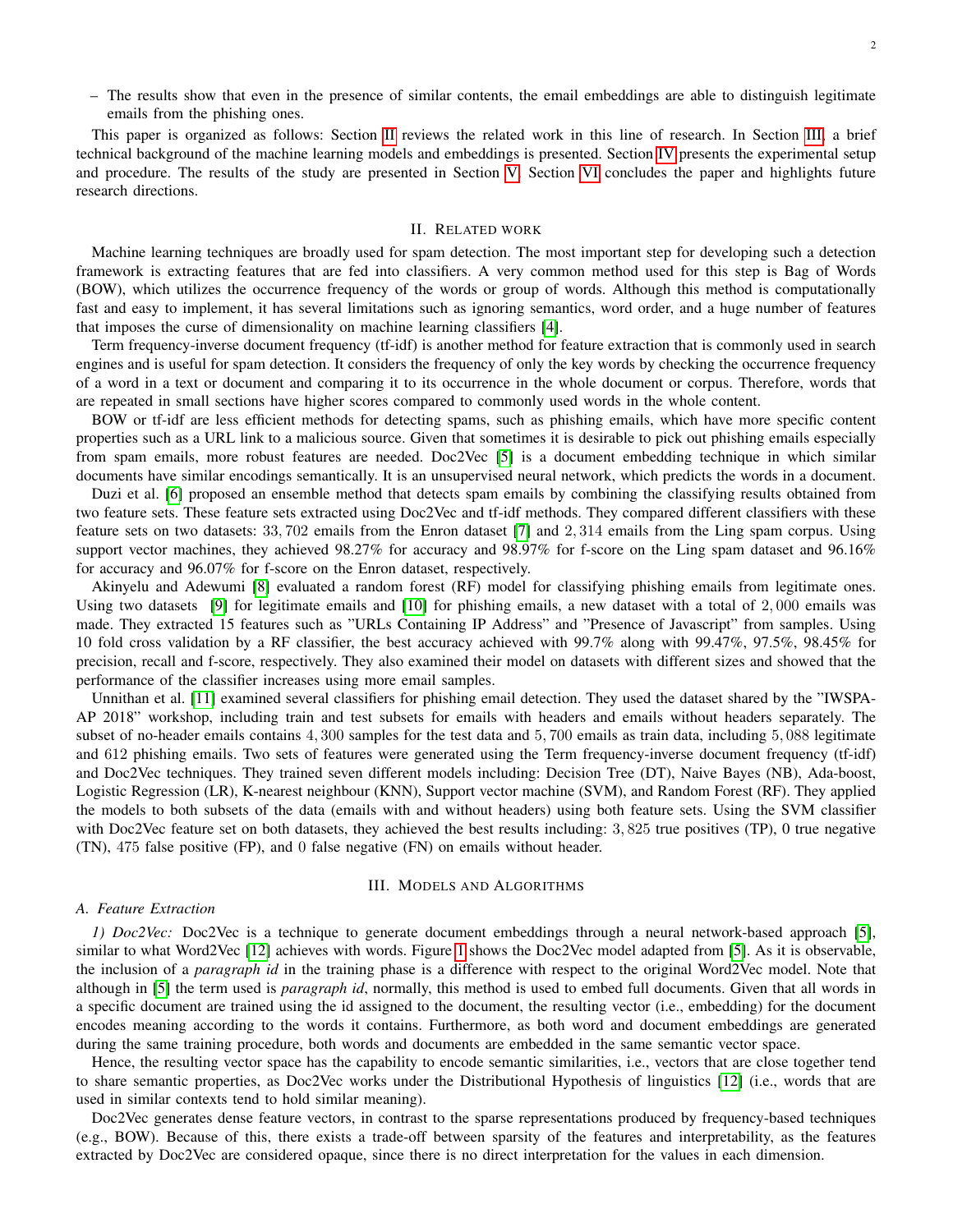

<span id="page-2-0"></span>Fig. 1. Doc2Vec model (adapted from [\[5\]](#page-8-4)).

#### *B. Dimensionality Reduction*

*1) Principal Component Analysis:* Principal Component Analysis (PCA) is a technique that is commonly used in dimen-sionality reduction [\[13\]](#page-8-12). The dimensionality reduction is performed by considering the  $m$  principal components in the dataset, while retaining as much variance of the original dataset as possible. However, there are three important assumptions of the given data when PCA is utilized [\[13\]](#page-8-12):

- 1) Linearity of the data should be present,
- 2) Large variances denote an important structure, and
- 3) The principal components are orthogonal.

In addition, when PCA is used for visualization purposes, the value for  $m$  (i.e., the number of principal components) is 2 or 3. In this work, we set  $m = 2$  to visualize the data and also to explore the results of classification using the 2-D projection of the document embeddings.

*2) Kernel Principal Component Analysis:* In some cases, the linear nature of the data that PCA takes as an assumption might not hold, and a non-linear structure could explain the underlying phenomena more accurately. Using this idea, PCA can still be applied to such datasets using a non-linear mapping that takes the samples in the original space, often called input space, to a higher dimensional space, also called feature space, and then performing PCA in the resulting feature space [\[14\]](#page-8-13). The mapping function is often referred to as *Kernel*, and the full algorithm as *Kernel* PCA. Like the case of SVMs, several types of kernels can be utilized to model different patterns in the data. In our work, we used the Gaussian or RBF kernel.

# *C. Classifiers*

Brief descriptions of the classifiers that we experimentally compared are as follows:

*1) Random Forest:* The random forest classifier, also known as ensemble of decision trees, combines the prediction of several weak classifiers (i.e. decision trees) and produces a final classification through voting. The main hyperparameter of this model is the number of weak classifiers to combine. Due to the fact that decision trees are weak classifiers, their corresponding hyperparameters are also present in this model.

*2) Support Vector Machine:* Support Vector Machines (SVMs) determine a hyperplane that maximizes the margin between itself and the nearest samples of each data class. Such nearest samples are known as support vectors. This construction can be performed in the original input space, or a feature space that is generated by applying a kernel function to each pair of samples, which allows the decision boundary to be non-linear. In our work, we used the linear, Radial Basis Function (RBF), polynomial, and sigmoid kernels. An SVM converges towards non-linearly separable classes using the  $C$  hyperparameter, where  $C$  controls the number of samples that can be misclassified, and its optimal value is problem-dependent. Moreover, there exist additional hyperparameters for each kernel, such as the degree in the polynomial kernel, or the gamma term in the RBF kernel.

*3) Logistic Regression:* In binary classification, logistic regression assigns the probability that a sample, denoted by the feature vector x, belongs to a class  $C_1$  as [\[15\]](#page-8-14):

$$
P(C_1|x,\alpha) = \frac{1}{1 + \exp(-\alpha \cdot x)}
$$

where  $\alpha$  is the set of parameters of the model. The probability  $P(C_2|x,\alpha)$  is calculated as  $1-P(C_1|x,\alpha)$ . Usually, the learning of the  $\alpha$  parameter is conducted through the optimization of the cross-entropy loss function [\[15\]](#page-8-14).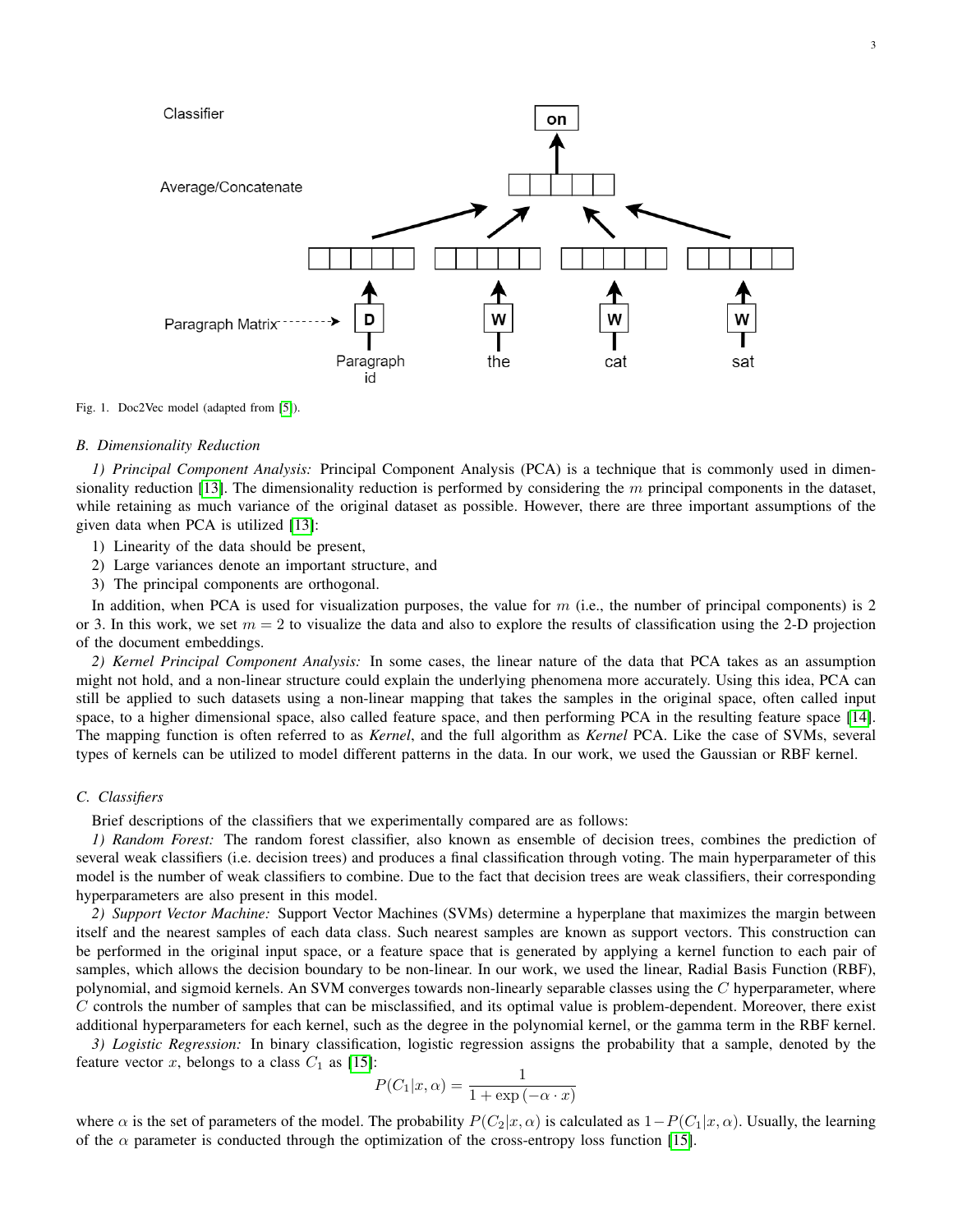*4) Naive Bayes:* The Naive Bayes classifier performs classification using the strong assumption that all features in a vector  $X = (X_1, ..., X_n)$  are statistically independent with respect to the class C. This is,<br> $P(X|C) = \prod P(X_i|C)$ .

$$
P(X|C) = \prod_{i=1}^{n} P(X_i|C).
$$

This model assigns a predicted class label  $\hat{y}$  according to

$$
\hat{y} = \arg\max_{k} P(C_k) \prod_{i=1}^{n} P(x_i | C_k)
$$

where  $C_k$  is the k-th class.

Because the features of our dataset are generated using Doc2Vec document embeddings, we used the Gaussian Naive Bayes in order to estimate the conditional probabilities with a dataset of continuous features. Given a class  $C_k$ , a variance  $\sigma_k^2$ , a mean  $\mu_k$  (both  $\sigma_k^2$  and  $\mu_k$  are estimated from the samples), and an observed value  $\hat{x}$  for the feature, the probability  $P(x = \hat{x}|C_k)$ can be estimated using

$$
P(x = \hat{x}|C_k) = \frac{1}{\sqrt{2\pi\sigma_k^2}} \exp\left(-\frac{(\hat{x} - \mu_k)}{2\sigma_k^2}\right).
$$

Although this assumption is unnatural and it does not hold for most situations, the Naive Bayes classifier has been adopted successfully in tasks such as spam filtering, medical diagnosis, and text classification [\[16\]](#page-8-15)

## IV. EXPERIMENTAL SETUP

#### <span id="page-3-0"></span>*A. Scripts and Libraries*

We developed Python 3 scripts for running our experiments. We used the classifiers' implementation provided by the Scikitlearn library. To obtain the Doc2Vec document embeddings, we used the Gensim library [\[17\]](#page-8-16). For stemming, we used the Porter algorithm provided by the NLTK library [\[18\]](#page-8-17).

## *B. Data Collection*

Twenty-four email stimuli were created for an experiment with human subjects. The content of the emails was modeled off legitimate emails found in the authors' inboxes or online. For all emails, a sender address, subject line, email body, and URL were created. The body of all emails was 50-100 words long and contained a hyperlink. Because the email stimuli were created to later show to research participants, this method for creating emails and the characteristics of the email stimuli are similar to those used in other phishing experiments [\[19\]](#page-8-18)–[\[21\]](#page-8-19).

Twelve of the 24 email stimuli were legitimate emails, and the other 12 emails were phishing. All legitimate emails shared two characteristics. First, the URL in the legitimate emails went to a real and safe web address. All legitimate email URLs began with HTTPS. Second, the body of legitimate emails contained targeted messaging. All email stimuli were addressed to a fictional university student. Email stimuli with targeted messaging referenced the student by name, referenced their position as a student, or referenced the city in which the student attended university.

The 12 phishing emails were designed to mimic non-targeted phishing emails. The non-targeted phishing emails differed from the other types of emails in terms of both their URL and email body. The URLs of the non-targeted phishing emails did not contain HTTPS and had at least two additional characteristics of suspicious links [\[22\]](#page-8-20): five or more dots in the domain, over 75 characters long, contained an IP address, or contained misspellings. The email body contained no targeted messaging; non-targeted phishing emails were designed to be emails to could be sent to anyone.

## *C. Data Preprocessing*

We used standard techniques for text preprocessing in order to clean the dataset. These are removal of 1) punctuation marks, 2) URLs, 3) email addresses, and 4) stopwords. We also used the Porter stemmer [\[23\]](#page-8-21) to perform stemming for each remaining token.

#### *D. Classification Metrics*

Consider a confusion matrix with counts of samples classified as True Positive (TP), True Negative (TN), False Positive (FP), and False Negative (FN). We report the results of our experiments using accuracy,  $F_1$  measure, precision, and recall, which are defined as

$$
Accuracy = \frac{TP + TN}{TP + TN + FP + FN},
$$

$$
Precision = \frac{TP}{TP + FP},
$$

$$
Recall = \frac{TP}{TP + FN},
$$

$$
F_1 = \frac{2 \times Precision \times Recall}{Precision + Recall}.
$$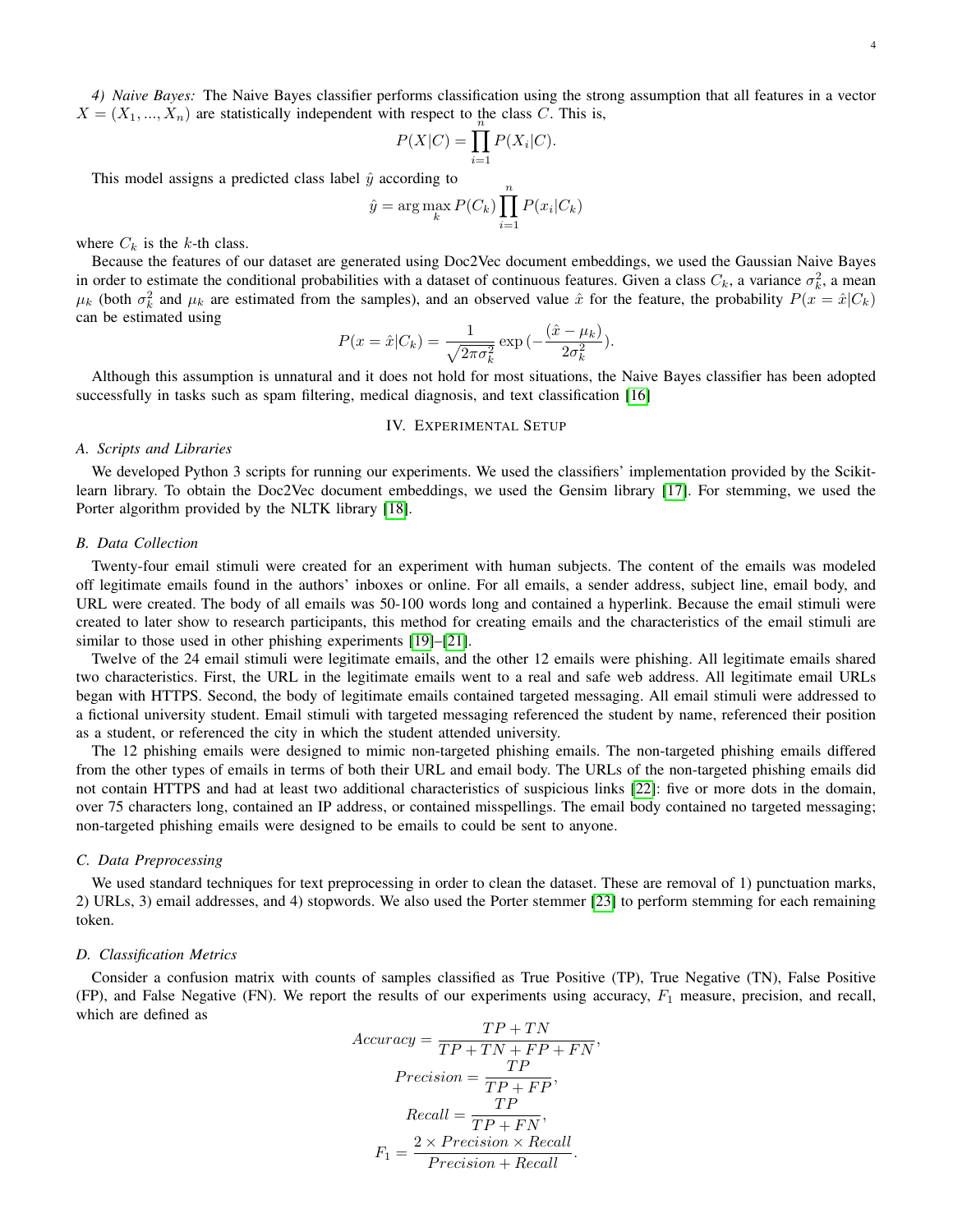## *E. Hyperparameters Tuning*

We performed several exhaustive grid search in order to find the best set of hyperparameters for SVM, Logistic Regression, and Random Forest. For SVM, we tried different values for the  $C$  constant, kernel type, degree of the polynomial in case of using polynomial kernel, and the gamma value in case of the Gaussian kernel. For logistic regression, we tried different values for the regularization parameter. For random forests, we tried different number of estimators, maximum tree depth, minimum number of samples per leaf, minimum number of samples per split, and criterion to choose one split over others.

## *F. Experiments Flowchart*

Figure [2](#page-5-0) shows the flowchart of the experiments carried out in our work. After the feature extraction step, there are three scenarios in which the classification task was applied: 1) directly using the 20-dimensional Doc2Vec email embeddings, 2) using the linear PCA 2-D projections of the embeddings, and 3) using the Kernel PCA 2-D projections of the embeddings. Whether it is using the full high-dimensional features or a 2-D projection of it, the next step is the hyperparameter tuning, in which the best hyperparameters for the classifiers are set. Once the hyperparameters are found, the classifiers are fit using them and report the classification metrics using 10-fold cross-validation.

# V. RESULTS AND DISCUSSION

#### <span id="page-4-0"></span>*A. Classification*

<span id="page-4-1"></span>We report the averages of accuracy and  $F_1$  score obtained after running the experiments using 10-fold cross-validation. Table [I](#page-4-1) shows the results for the classifiers using the full 20-dimensional space provided by the document embeddings. SVM reports accuracy and  $F_1$  score of 81.6% and 76.6%, respectively, which is significantly higher than that of the next classifier, the random forest.

TABLE I PERFORMANCE SCORES FOR THE CLASSIFIERS IN THE 20-DIMENSIONAL DOC2VEC FEATURE SPACE.

| <b>Classifier</b>   | Accuracy | score | <b>Precision</b> | Recall |
|---------------------|----------|-------|------------------|--------|
| <b>SVM</b>          | 0.816    | 0.766 | 0.750            | 0.750  |
| Logistic Regression | 0.616    | 0.566 | 0.600            | 0.700  |
| Random Forest       | 0.583    | 0.483 | 0.533            | 0.600  |
| Naive Bayes         | 0.600    | 0.553 | 0.616            | 0.750  |

Table [II](#page-4-2) shows the results for the classifiers trained using only the first two components projections of linear PCA. In general, these results are consistently higher than those of in Table [I.](#page-4-1) This is an interesting finding as it suggests that the variance present in the first two components of PCA is not only enough to maintain the performance of the classifiers, but it also increases the performance. Random forest reports the highest accuracy and  $F_1$  score with 91.6% and 90.0%, respectively. However the margin between the performance of random forest and the rest of the classifiers is also reduced, the SVM and Naive Bayes classifiers having similar values performance-wise.

TABLE II PERFORMANCE SCORES FOR THE CLASSIFIERS IN THE 2-D LINEAR PCA SPACE.

| <b>Classifier</b>   | Accuracy | score | Precision | Recall |
|---------------------|----------|-------|-----------|--------|
| <b>SVM</b>          | 0.900    | 0.866 | 0.800     | 0.800  |
| Logistic Regression | 0.750    | 0.700 | 0.650     | 0.600  |
| Random Forest       | 0.916    | 0.900 | 0.800     | 0.750  |
| Naive Bayes         | 0.900    | 0.866 | 0.850     | 0.900  |

<span id="page-4-3"></span><span id="page-4-2"></span>Table [III](#page-4-3) shows the results for the classifiers trained using the first two components projections of the RBF Kernel PCA. Unlike the results for linear PCA, the performance of the classifiers is diminished with respect to the results in the original 20-dimensional space. In this case, the best results are reported by SVM, with an accuracy and  $F_1$  score of 78.3% and 76.6%, respectively.

TABLE III PERFORMANCE SCORES FOR THE CLASSIFIERS IN THE 2-D RBF KERNEL PCA SPACE.

| <b>Classifier</b>   | Accuracy | score | <b>Precision</b> | Recall |
|---------------------|----------|-------|------------------|--------|
| <b>SVM</b>          | 0.783    | 0.766 | 0.800            | 0.700  |
| Logistic Regression | 0.600    | 0.520 | 0.516            | 0.800  |
| Random Forest       | 0.700    | 0.700 | 0.750            | 0.700  |
| Naive Bayes         | 0.600    | 0.520 | 0.516            | 0.800  |

One interesting finding of these results is that the linear PCA representation of the document embeddings yields to better classification results. This is worth noting as the document embeddings often contain an underlying non-linear structure. Because Doc2Vec embeds the document vectors in a semantic vector space, this suggests that the content of the emails can be segmented according to the class through a linear transformation of the vectors.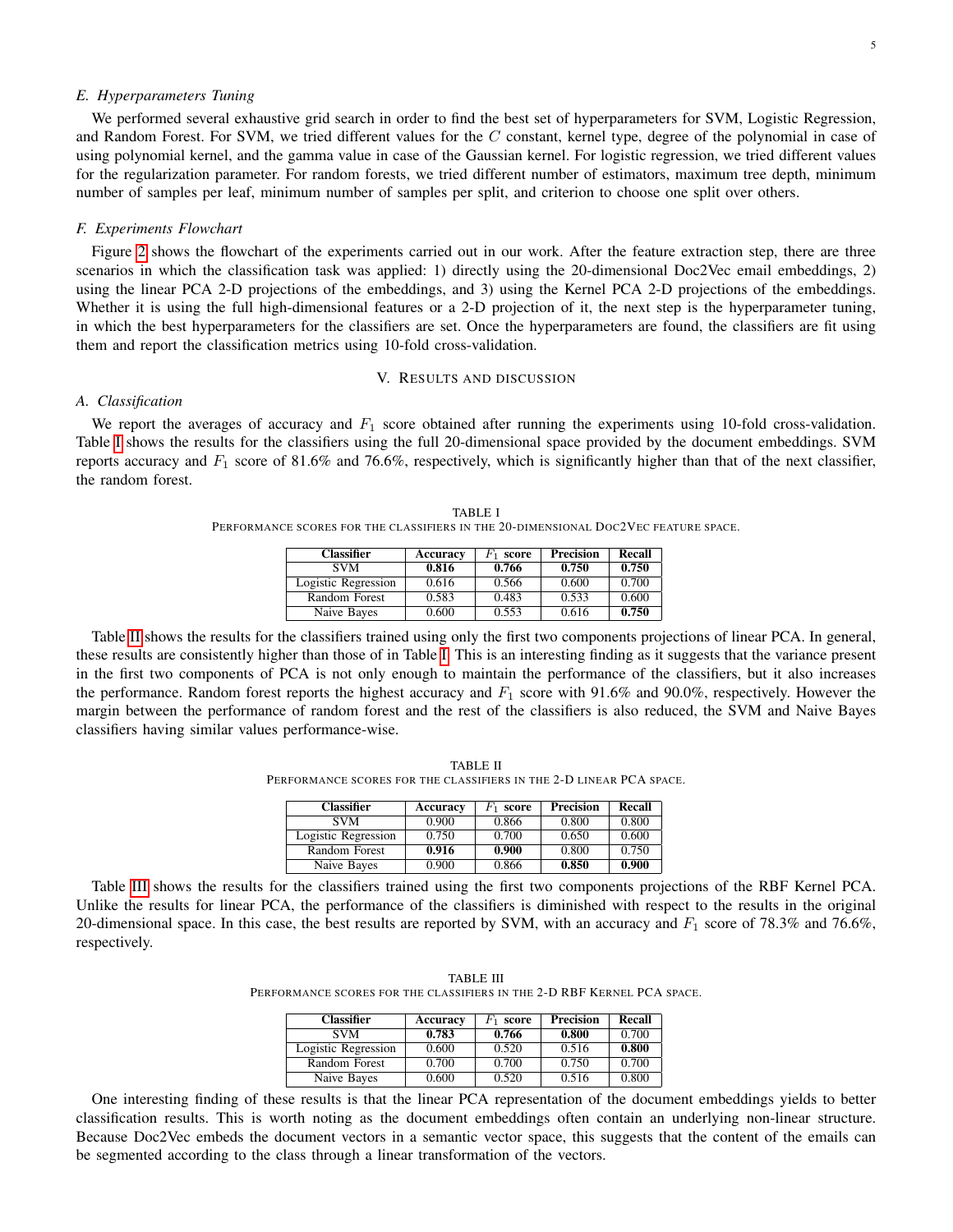

<span id="page-5-0"></span>Fig. 2. Flowchart of the experiments conducted in our work.

# *B. Visualization of Email Embeddings*

Figure [3](#page-6-1) shows the 2-dimensional plot for the email embeddings using the first two linear PCA components where the x-axis represents the first principal and the y-axis holds the values for the second principal. Additionally, we plotted the decision boundary of a SVM with RBF kernel that was fitted using the 24 emails only for visualization purposes. It is visible that the distribution of document embeddings follows a pattern that is easily captured by the decision boundary of the SVM. In this projection, phishing emails are contained in a blob located near the center of the plot, with only two legitimate emails within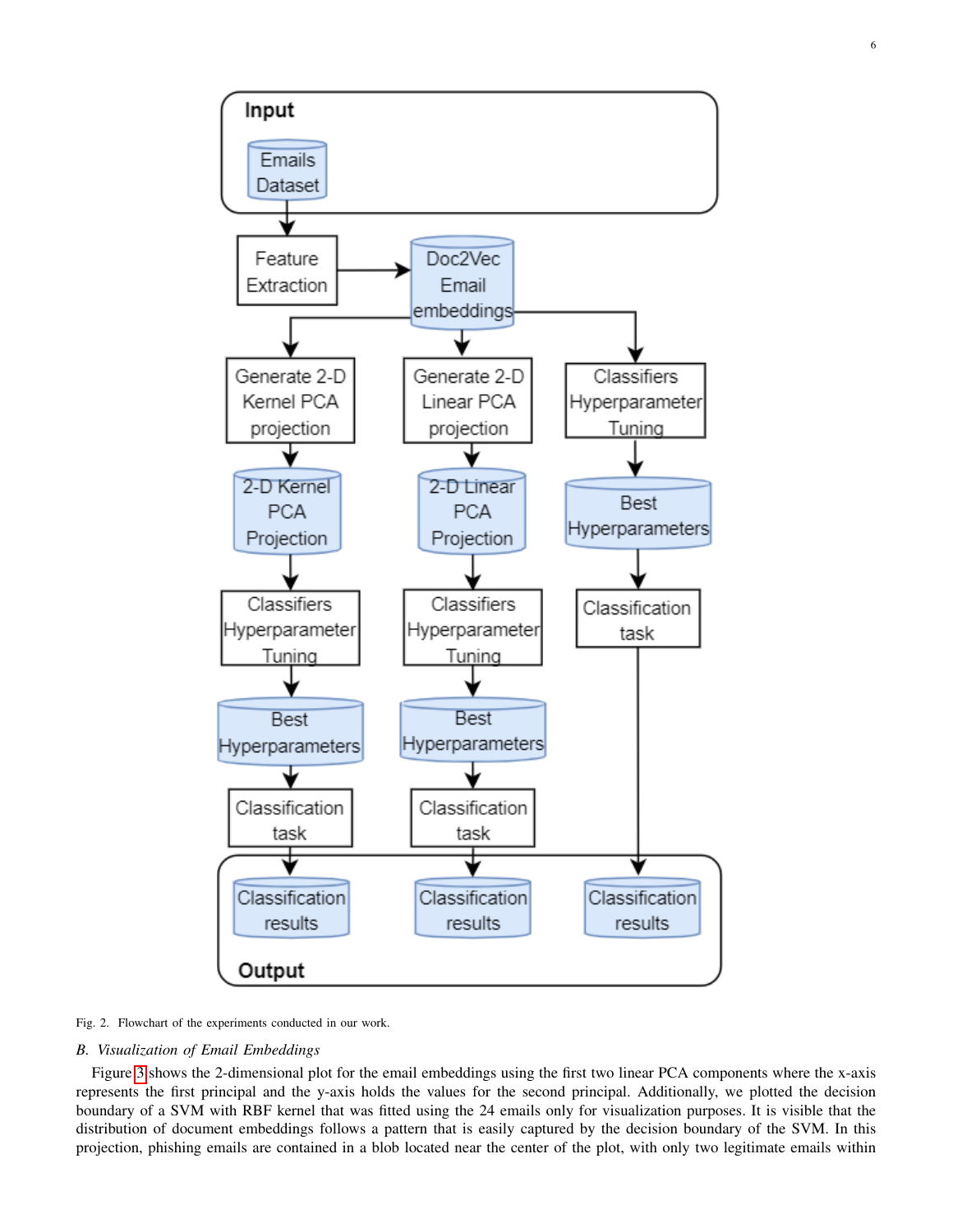or in the border of the decision boundary. This finding agrees with the notoriously high performance of the classifiers using the linear PCA 2-D projections. However, note that even though the projection is obtained as linear, the decision boundary is not linear, which also explains the high performance for non-linear classifiers.



#### <span id="page-6-1"></span>Fig. 3. SVM: decision boundary on the 2-D linear PCA projection.

Figure [4](#page-7-0) shows the 2-dimensional plot using the first two RBF Kernel components. Like Figure [3,](#page-6-1) we also plotted the decision boundary of a SVM that was fitted using all the samples and a RBF kernel. However, unlike Figure [3,](#page-6-1) the document embeddings are not clearly segmented by class. Legitimate emails are grouped closely together with the exception of emails 9 and 2, which are the same emails that lie within or near the wrong side of the decision boundary in Figure [3.](#page-6-1) Nevertheless, there are several phishing emails on the wrong side of the decision boundary. In this sense, this projection presents a less useful representation for class segmentation when compared to linear PCA, which can be seen in its classification results in Table [III.](#page-4-3) The slight difference between the results in Table [I](#page-4-1) and Table [III](#page-4-3) might suggest that the document embeddings follow a similar configuration in the 20-dimensional feature space.

# *C. Explained Variance of Linear PCA*

Given that we obtained better classification results using the linear PCA projection, we performed an explained variance analysis for this PCA. Figure [5](#page-7-1) shows the cumulative explained variance per number of components using PCA. The x-axis represents the number of components; whereas, the y-axis shows the cumulative explained variance ratio  $R_n$ , defined as  $R_n = \sum_{i=1}^n r_i$ , where *n* is the number of components and  $r_i$  is the portion of variance explained by the *i*-th component. In this plot, the 90% of the explained variance is reached using 12 components. The results in Table [II](#page-4-2) are reported using the first two PCA components, which approximately comprise the 25% of the total variance. Hence, one surprising finding is that the 91.6% accuracy of the random forest classifier was achieved using only 25% of the original variance.

## VI. CONCLUSION AND FUTURE WORK

<span id="page-6-0"></span>In this work, we generated document embeddings using Doc2Vec and performed binary classification using SVM, Logistic Regression, Random Forest, and Naive Bayes. We executed the experiments on the full 20-dimensional feature space generated by Doc2Vec, and additionally we calculated the 2-D projections of linear PCA and RBF Kernel in order to run the experiments in the low-dimensional projections.

In the original feature space, SVM reports the highest classification performance with an accuracy and  $F_1$  score of 81.6% and 76.6%, respectively. The results using the 2-D linear PCA projections are higher than those of the 20-dimensional feature space, where the Random Forest reports an accuracy and  $F_1$  score of 91.6% and 90.0%, respectively, using only 25% of the original variance. The results using the 2-D RBF Kernel PCA projections are slightly lower than those of the 20-dimensional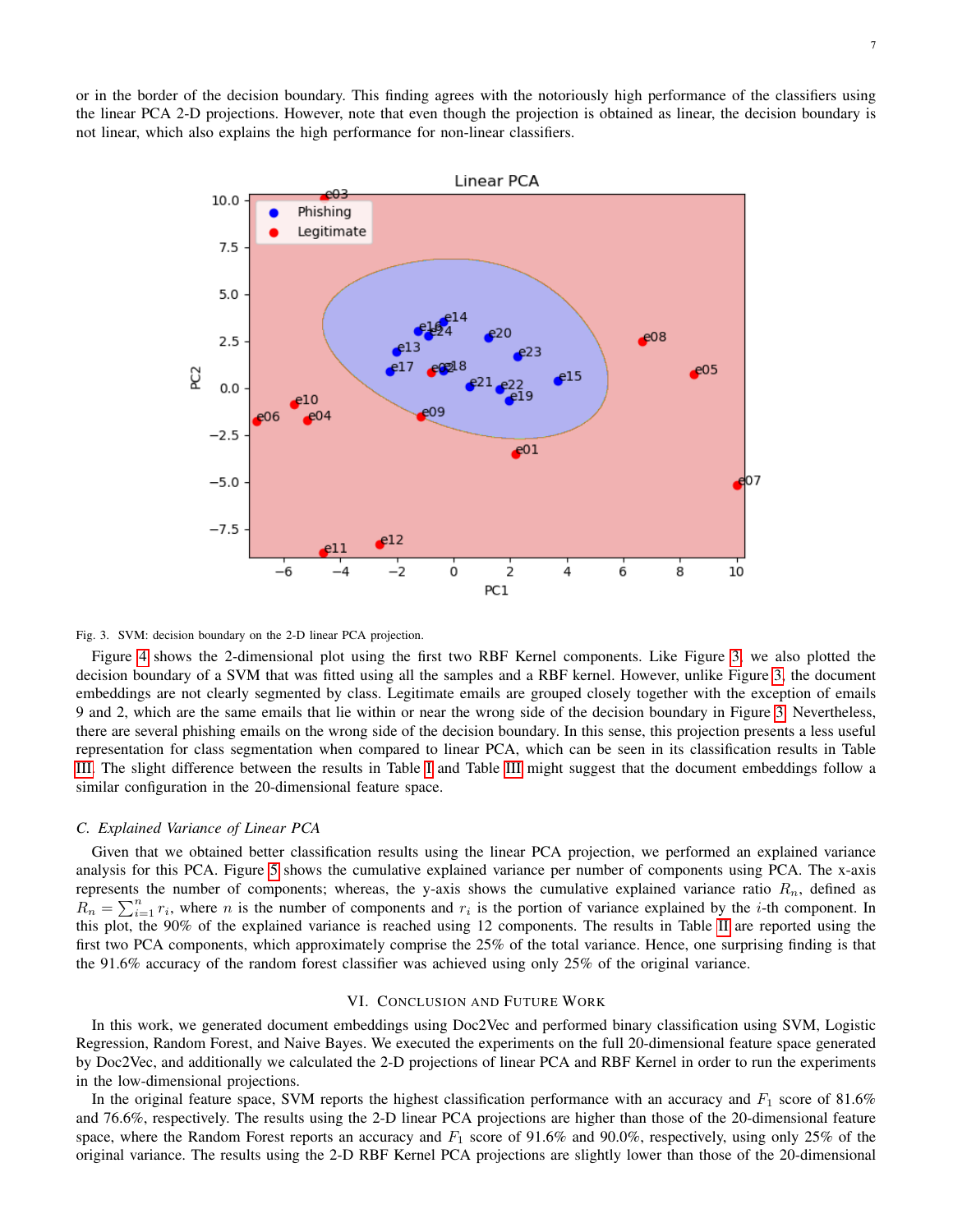

<span id="page-7-0"></span>Fig. 4. SVM: decision boundary on the 2-D Kernel PCA projection.



PCA cumulative explained variance ratio V/S N of components

<span id="page-7-1"></span>Fig. 5. Cumulative explained variance of linear PCA vs. # of components.

feature space, where the SVM reports an accuracy and  $F_1$  score of 78.3% and 76.6%, respectively. The highest results using the linear PCA projections suggests that the underlying structure of the Doc2Vec document embeddings is likely to be linear. The overall high classification results suggest that the semantic vector space in which the document vectors are is appropriate for this classification task. Moreover, the semantics of the emails' content are well suited for the class segmentation.

As future work, we will explore the use of features that permit an easier interpretation and provide a deeper insight into